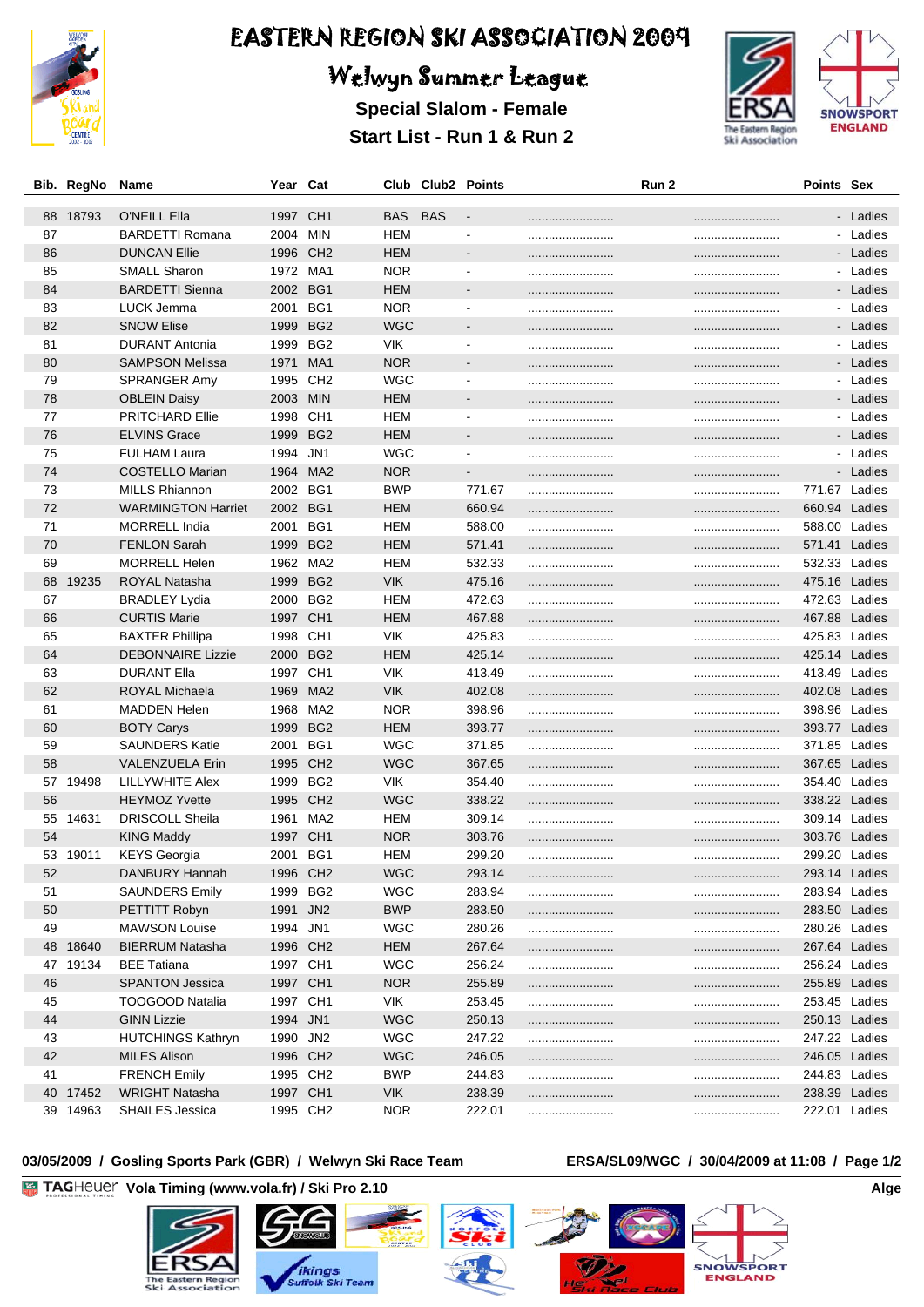### Welwyn Summer League

**Special Slalom - Female Start List - Run 1 & Run 2**

|    | Bib. RegNo Name |                          | Year Cat |                 |            | Club Club <sub>2</sub> Points |        | Run 2 | <b>Points Sex</b> |        |
|----|-----------------|--------------------------|----------|-----------------|------------|-------------------------------|--------|-------|-------------------|--------|
|    |                 |                          |          |                 |            |                               |        |       |                   |        |
| 38 |                 |                          |          |                 |            |                               |        |       |                   |        |
| 37 | 19360           | <b>BAXTER Samantha</b>   | 1995     | CH <sub>2</sub> | <b>VIK</b> |                               | 214.22 |       | 214.22            | Ladies |
| 36 |                 | <b>KING Alex</b>         | 1996     | CH <sub>2</sub> | <b>NOR</b> |                               | 201.87 |       | <br>201.87        | Ladies |
| 35 | 14159           | <b>ANDERSON Beverley</b> | 1970     | MA1             | <b>VIK</b> | Κ                             | 134.87 |       | <br>134.87        | Ladies |
| 34 |                 | <b>MASON Bethany</b>     | 1994     | JN <sub>1</sub> | <b>BWP</b> |                               | 171.90 |       | <br>171.90        | Ladies |
| 33 | 19093           | <b>ROLPH Sophie</b>      | 1995     | CH <sub>2</sub> | HEM        |                               | 158.30 |       | 158.30            | Ladies |
| 32 |                 | <b>HINDES Michelle</b>   | 1970     | MA <sub>1</sub> | <b>NOR</b> |                               | 199.82 |       | <br>199.82        | Ladies |
| 31 | 19016           | <b>SKIPPER Sophie</b>    | 1995     | CH <sub>2</sub> | NOR        |                               | 114.58 |       | <br>114.58        | Ladies |
| 30 |                 | <b>WALSH Rachael</b>     | 1991     | JN <sub>2</sub> | HEM        |                               | 137.03 |       | <br>137.03        | Ladies |
| 29 | 18931           | MILES Joanna             | 1993     | JN1             | WGC        |                               | 125.98 |       | <br>125.98        | Ladies |
| 28 | 14962           | <b>SHAILES Polly</b>     | 1996     | CH <sub>2</sub> | <b>NOR</b> |                               | 155.19 |       | <br>155.19        | Ladies |
| 27 | 17848           | <b>HOOD Georgia</b>      | 1992     | JN <sub>2</sub> | <b>NOR</b> |                               | 110.28 |       | 110.28            | Ladies |
| 26 | 19194           | <b>GOLDSMITH Laura</b>   | 1992     | JN <sub>2</sub> | <b>HEM</b> |                               | 126.29 |       | <br>126.29        | Ladies |
| 25 | 19160           | <b>HENDERSON Anna</b>    | 1998     | CH <sub>1</sub> | <b>HEM</b> |                               | 164.20 |       | <br>164.20        | Ladies |
| 24 | 19370           | <b>BUTCHART Lucy</b>     | 1994     | JN <sub>1</sub> | <b>VIK</b> |                               | 187.34 |       | <br>187.34        | Ladies |
| 23 | 19133           | <b>BEE Anastasia</b>     | 1994     | JN1             | WGC        |                               | 109.33 |       | 109.33            | Ladies |
| 22 | 17323           | <b>YEUNG Isabelle</b>    | 1994     | JN <sub>1</sub> | VIK.       |                               | 120.73 |       | <br>120.73        | Ladies |
| 21 |                 | COE Megan                | 1997     | CH <sub>1</sub> | <b>NOR</b> |                               | 199.90 |       | <br>199.90        | Ladies |

**NO BIB 38**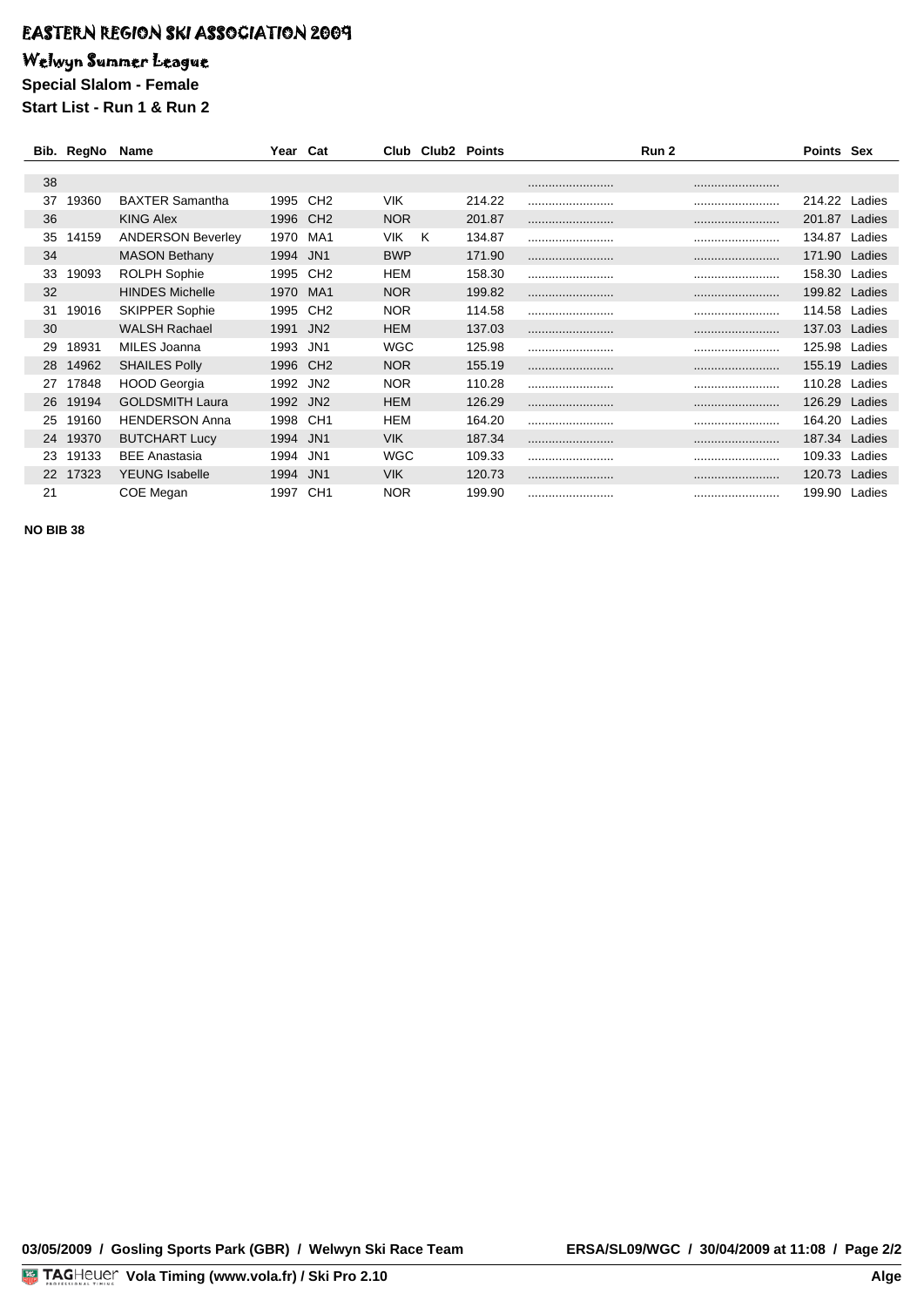

# Welwyn Summer League

**Special Slalom - Male Start List - Run 1 & Run 2**



| Action  |     | Bib. RegNo Name |                              | Year Cat |                 |            | Club Club2 Points |                          | Run 2 | Points Sex     |       |
|---------|-----|-----------------|------------------------------|----------|-----------------|------------|-------------------|--------------------------|-------|----------------|-------|
| $*****$ |     |                 |                              |          |                 |            |                   |                          |       |                |       |
|         |     | 103 19317       | <b>MADDEN Alex</b>           | 1998 CH1 |                 | <b>NOR</b> |                   | 217.95                   |       | <br>217.95 Men |       |
|         | 102 |                 | <b>ALLEN George</b>          | 2003 MIN |                 | <b>BAS</b> |                   | $\blacksquare$           |       |                | - Men |
|         | 101 |                 | <b>DOWDEN Mason</b>          | 1997 CH1 |                 | <b>VIK</b> |                   |                          |       |                | - Men |
|         | 100 |                 | RINALDI-JONES Alex           | 1999 BG2 |                 | <b>BAS</b> |                   | $\overline{\phantom{a}}$ |       |                | - Men |
|         | 99  |                 | <b>LALLY Cameron</b>         | 1996 CH2 |                 | <b>VIK</b> |                   |                          |       |                | - Men |
|         | 98  |                 | <b>PLANT Simon</b>           | 1970 MA1 |                 | <b>BAS</b> |                   | $\blacksquare$           |       |                | - Men |
|         | 97  |                 | <b>DALEY Dominic</b>         | 1999     | BG <sub>2</sub> | WGC        |                   |                          |       |                | - Men |
|         | 96  |                 | <b>BRESKEL Bailey</b>        | 1998 CH1 |                 | WGC        |                   | $\blacksquare$           |       |                | - Men |
|         | 95  |                 | <b>BINGHAM Jonathan</b>      | 1999     | BG <sub>2</sub> | <b>BWP</b> |                   |                          |       |                | - Men |
|         | 94  |                 | <b>CARUANA Kieran</b>        | 2000 BG2 |                 | <b>VIK</b> |                   | $\blacksquare$           |       |                | - Men |
|         | 93  |                 | LUCK John                    | 1962 MA2 |                 | <b>NOR</b> |                   |                          |       |                | - Men |
|         | 92  |                 | PICKERING Christopher        | 1995 CH2 |                 | <b>HEM</b> |                   | $\blacksquare$           |       |                | - Men |
|         | 91  |                 | <b>RYAN Stratford</b>        | 2002 BG1 |                 | <b>HEM</b> |                   |                          |       |                | - Men |
|         | 90  |                 | <b>DURANT Jum</b>            | 1967 MA2 |                 | <b>VIK</b> |                   | $\overline{\phantom{a}}$ |       |                | - Men |
|         | 89  |                 | SIMMONS--PERRY Jackson       | 1995 CH2 |                 | <b>HEM</b> |                   | $\overline{\phantom{a}}$ |       |                | - Men |
|         | 88  |                 | <b>TROUNG Aaron</b>          | 2001 BG1 |                 | <b>BWP</b> |                   | $\overline{\phantom{a}}$ |       |                | - Men |
|         | 87  |                 | <b>PLANT Morgan</b>          | 2003 MIN |                 | <b>BAS</b> |                   | $\overline{\phantom{a}}$ |       |                | - Men |
|         | 86  |                 | <b>HOMMEL Andrew</b>         | 2002 BG1 |                 |            | HEM WYC           | $\blacksquare$           |       |                | - Men |
|         | 85  |                 | <b>GUYTON Ben</b>            | 1993 JN1 |                 | <b>NOR</b> |                   | $\overline{\phantom{a}}$ |       |                | - Men |
|         | 84  |                 | <b>OBLEIN Gus</b>            | 2001 BG1 |                 | HEM        |                   | 834.26                   |       | <br>834.26 Men |       |
|         | 83  |                 | <b>OBLEIN Max</b>            | 1999 BG2 |                 | <b>HEM</b> |                   | 726.92                   |       | <br>726.92 Men |       |
|         | 82  |                 | <b>IZZARD Charles</b>        | 2000 BG2 |                 | HEM        |                   | 572.43                   |       | <br>572.43 Men |       |
|         | 81  |                 | <b>BARDETTI Marco</b>        | 1973 MA1 |                 | <b>HEM</b> |                   | 567.48                   |       | <br>567.48 Men |       |
|         | 80  |                 | <b>MILLS Sean</b>            | 1999 BG2 |                 | <b>BWP</b> |                   | 498.59                   |       | <br>498.59 Men |       |
|         | 79  |                 | <b>BRADLEY Stephen</b>       | 1956 MA3 |                 | <b>HEM</b> |                   | 493.76                   |       | <br>493.76 Men |       |
|         | 78  |                 | <b>KING Patrick</b>          | 2001 BG1 |                 | <b>NOR</b> |                   | 487.06                   |       | 487.06         | Men   |
|         | 77  |                 | <b>FINCH Stuart</b>          | 1995 CH2 |                 | <b>NOR</b> |                   | 470.60                   |       | <br>470.60 Men |       |
|         | 76  |                 | <b>FENLON David</b>          | 1996 CH2 |                 | <b>HEM</b> |                   | 447.42                   |       | <br>447.42 Men |       |
|         | 75  |                 | <b>CUTHBERT Darryl</b>       | 1996 CH2 |                 | <b>VIK</b> |                   | 444.79                   |       | <br>444.79 Men |       |
|         | 74  |                 | <b>BARDETTI Gianluca</b>     | 1999 BG2 |                 | <b>HEM</b> |                   | 379.39                   |       | <br>379.39     | Men   |
|         | 73  |                 | <b>GODDARD Tom</b>           | 1996 CH2 |                 | <b>VIK</b> |                   | 357.56                   |       | <br>357.56 Men |       |
|         | 72  |                 | LUCK Ben                     | 1998 CH1 |                 | <b>NOR</b> |                   | 355.80                   |       | <br>355.80 Men |       |
|         | 71  |                 | <b>PARSEY Michael</b>        | 1997 CH1 |                 | <b>WGC</b> |                   | 355.43                   |       | <br>355.43 Men |       |
|         | 70  |                 | <b>GRAINGER Christopher</b>  | 1999 BG2 |                 | <b>VIK</b> |                   | 350.67                   |       | <br>350.67 Men |       |
|         | 69  |                 | <b>POWELL Daniel</b>         | 1996 CH2 |                 | <b>VIK</b> |                   | 338.26                   |       | 338.26 Men     |       |
|         |     | 68 18860        | WARMINGTON Nicholas 1957 MA3 |          |                 | <b>HEM</b> |                   | 330.52                   |       | <br>330.52 Men |       |
|         | 67  |                 | <b>THATCHER Thomas</b>       | 1996     | CH <sub>2</sub> | <b>WGC</b> |                   | 321.57                   |       | <br>321.57 Men |       |
|         | 66  |                 | <b>CHILDS Lewis</b>          | 1999 BG2 |                 | WGC        |                   | 319.35                   |       | <br>319.35 Men |       |
|         |     | 65 1134         | <b>COOPER Douglas</b>        | 1951 MA3 |                 | <b>BWP</b> | <b>CHT</b>        | 315.03                   |       | <br>315.03 Men |       |
|         | 64  |                 | COOPER Ron                   | 1946 MA3 |                 | <b>BWP</b> |                   | 310.52                   |       | <br>310.52 Men |       |
|         | 63  |                 | <b>WILSON Geoffrey</b>       | 1996 CH2 |                 | <b>VIK</b> |                   | 309.25                   |       | <br>309.25 Men |       |
|         | 62  |                 | WALL Jake                    | 1993 JN1 |                 | <b>VIK</b> |                   | 287.18                   |       | <br>287.18 Men |       |
|         | 61  |                 | <b>PARSEY James</b>          | 1999 BG2 |                 | <b>WGC</b> |                   | 286.76                   |       | <br>286.76 Men |       |
|         | 60  |                 | <b>AIKENS Matthew</b>        | 1996 CH2 |                 | HEM        |                   | 280.24                   |       | <br>280.24 Men |       |
|         |     | 59 19131        | <b>JUDD Michael</b>          | 1998 CH1 |                 | <b>WGC</b> |                   | 279.33                   |       | 279.33 Men     |       |
|         | 58  |                 | <b>BOTY Harry</b>            | 1997 CH1 |                 | HEM        |                   | 268.60                   |       | <br>268.60 Men |       |
|         | 57  |                 | <b>TROUNG Foo</b>            | 1967 MA2 |                 | <b>VIK</b> |                   | 254.74                   |       | <br>254.74 Men |       |
|         |     | 56 18810        | <b>FENELEY Luke</b>          | 1997 CH1 |                 | <b>NOR</b> |                   | 244.62                   |       | <br>244.62 Men |       |
|         |     | 55 17977        | <b>SCHOFIELD Connor</b>      | 1997 CH1 |                 | <b>HEM</b> |                   | 240.18                   |       | 240.18 Men     |       |
|         |     | 54 18467        | <b>WHITE Alex</b>            | 1997 CH1 |                 | HEM        |                   | 238.37                   |       | <br>238.37 Men |       |
|         | 53  |                 | <b>LINCOLN Andrew</b>        | 1993 JN1 |                 | <b>NOR</b> |                   | 232.07                   |       | 232.07 Men     |       |
|         |     | 52 18809        | <b>FENELEY William</b>       | 1999 BG2 |                 | NOR.       |                   | 230.18                   |       | <br>230.18 Men |       |
|         | 51  |                 | <b>REIDY Luca</b>            | 1996 CH2 |                 | <b>WGC</b> |                   | 201.60                   |       | 201.60 Men     |       |
|         | 50  |                 | PENNING-LAMBERT Joshua       | 1998 CH1 |                 | HEM        |                   | 201.45                   |       | <br>201.45 Men |       |
|         | 49  |                 | <b>SPANTON Nicholas</b>      | 1967 MA2 |                 | <b>NOR</b> |                   | 199.63                   |       | 199.63 Men     |       |
|         |     |                 |                              |          |                 |            |                   |                          |       |                |       |

#### **03/05/2009 / Gosling Sports Park (GBR) / Welwyn Ski Race Team ERSA/SL09/WGC / 30/04/2009 at 11:07 / Page 1/2**